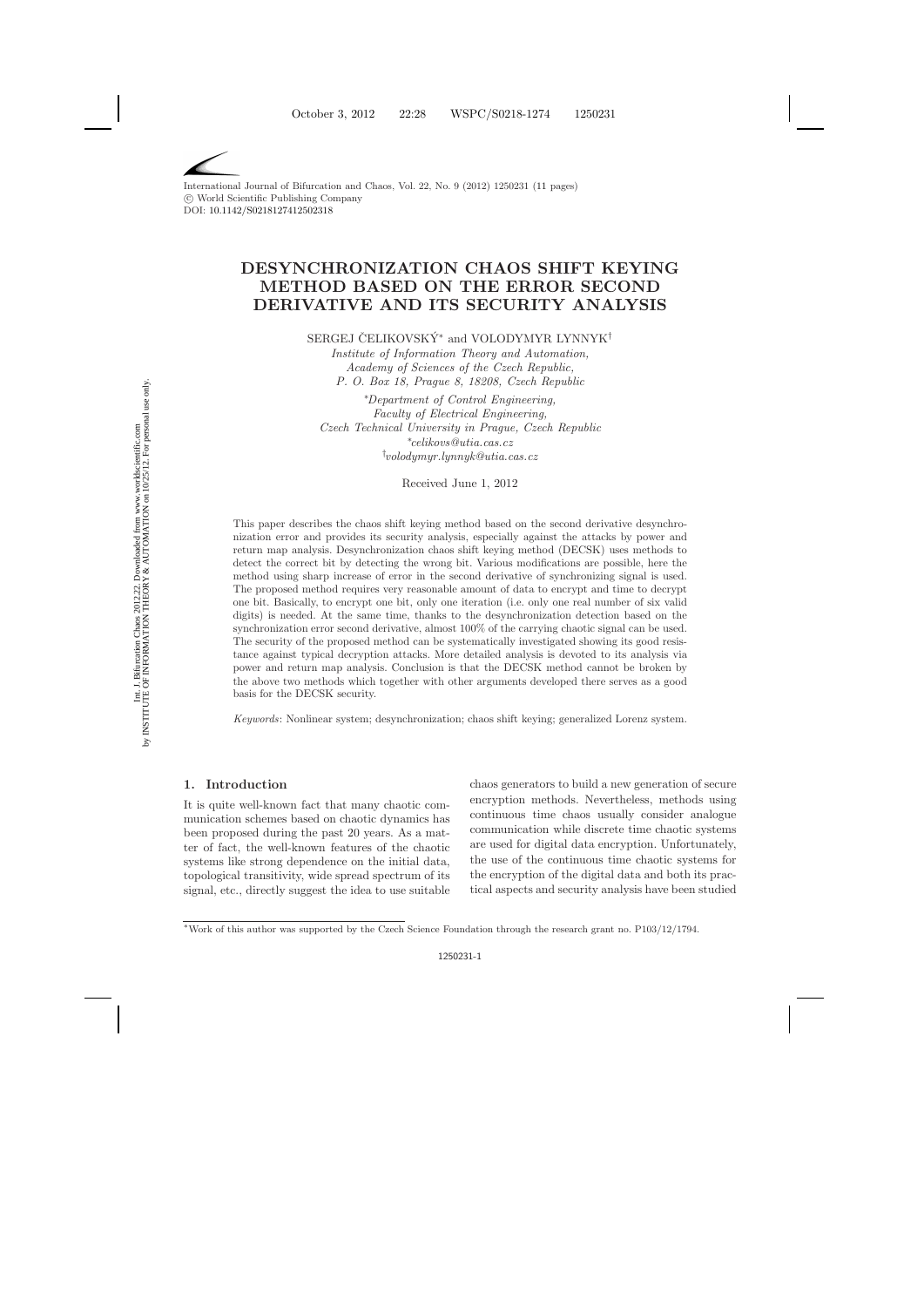much less [\[Alvarez & Li,](#page-10-0) [2006;](#page-10-0) [Dachselt & Schwarz](#page-10-1), [2001;](#page-10-1) [Kocarev,](#page-10-2) [2001\]](#page-10-2) due to prevalently used analogue chaotic [masking \[](#page-10-4)[Lian](#page-10-3)[&](#page-10-3)[Liu](#page-10-3)[,](#page-10-4) [2000](#page-10-3); Alvarez-Ramirez *et al.*, [2002](#page-10-4)]. One of the possible exceptions is the so-called chaos shift keying (CSK) method, which uses time segments of chaotic signals corresponding to two different chaotic systems to encrypt a single bit. Originally, the CSK was introduced (under different name) in [\[Cuomo](#page-10-5) *et al.*, [1993\]](#page-10-5) for analogue implementation of the Lorenz system and its synchronized copy and actually again for possible analogue circuit implementation, though meant to encrypt and modulate binary symbols directly into an analogue signal. Therefore, the length of the time segment was not such an issue. Nevertheless, when using computer digital implementation also for chaos generator, such a method is becoming almost ridiculous due to huge amount of data to encrypt a single bit. Moreover, the excessive length of the pieces of signals corresponding to "0" and "1" also enables various statistically based attacks, e.g. the correlation analysis. Summarizing, the classical CSK method leads to weak and slow ciphers.

The first attempt to overcome the above drawbacks was the so-called Desynchronization Chaos Shift Keying (DECSK) method proposed in [Celikovský *et al.*, [2006a,](#page-10-6) [2006b\]](#page-10-7), called initially with a slight abuse of notation as the antisynchronization chaos shift keying method. Desynchronization basically means that, rather than detecting the correct bit via synchronizing one of two unsynchronized slaves, the wrong bit is determined via desynchronizing one of the perfectly synchronized slaves. This method significantly reduced the amount of data needed to encrypt a single bit up to 4–13 iterations. This amount, though no more ridiculous, was still practically useless. Later on, in [Lynnyk & Celikovský, [2010\]](#page-10-8), thanks to desynchronization detection of the wrong bit based on the error derivative evaluation, the above characteristic has been further reduced up to one iteration per bit. Nevertheless, the desynchronization effect was shown to be dependent on the absolute value of the synchronizing signal, therefore only a smaller percentage of the carrying signal could be used. All the above results were implemented and tested for the so-called Generalized Lorenz System  $(GLS)$  [Celikovský  $\&$  Vaněček[,](#page-10-10) [1994;](#page-10-9) Vaněček  $\&$ Celikovský, [1996\]](#page-10-10), and [Celikovský  $\&$  Chen, [2005](#page-10-11)] and its special parametrization [Celikovský  $&$  Chen, [2002\]](#page-10-12).

The purpose of this paper is to provide further detailed analysis of the desynchronization estimates of [yet another improvement \[](#page-10-13)Celikovský  $\&$  Lynnyk, [2009b](#page-10-13)] of the just mentioned DECSK secure encryption scheme based on the GLS and presented in  $[Celikovsky et al., 2006a, 2006b; Celikovsky &$  $[Celikovsky et al., 2006a, 2006b; Celikovsky &$  $[Celikovsky et al., 2006a, 2006b; Celikovsky &$  $[Celikovsky et al., 2006a, 2006b; Celikovsky &$  $[Celikovsky et al., 2006a, 2006b; Celikovsky &$ Lynnyk, [2009a;](#page-10-14) Lynnyk & Celikovský, [2010](#page-10-8). This improvement  $[\text{Čelikovský & Lyn\nu k, 2009b}]$  $[\text{Čelikovský & Lyn\nu k, 2009b}]$  $[\text{Čelikovský & Lyn\nu k, 2009b}]$  consists in keeping the rate of one iteration per bit for about 95% of the carrying chaotic signal. This is made possible thanks to evaluation of the second derivative of the synchronizing error, rather than the first derivative in [\[Lynnyk &](#page-10-8) Celikovský, [2010\]](#page-10-8). As a matter of fact, while the former reacts on parameter mismatch for small t as  $o(1)$ , the latter reacts only as  $o(t)$ . As in [Lynnyk & Celikovský, [2010](#page-10-8)], the benefit is taken from the fact that one can easily numerically differentiate signals given digitally with no bias. Therefore, the security analysis of the method from  $[Celikovský & Lynnyk,$ [2009b](#page-10-13)] is of great interest as well. Such an analysis will be provided based on the power analysis and return map methods. Additional analysis based on the derived desynchronization estimates will be also carried out.

The paper is organized as follows. In the next section, we briefly repeat and complete some known facts about GLS, including the known estimates of the desynchronization effect. Section 3 describes the modification of DECSK method to be analyzed, namely the one based on the detection of the second derivative of the error and provides mathematical analysis of the desynchronization estimates being its basis. Section 4 provides the security analysis of this method against attack using return map [\[Perez & Cerdeira,](#page-10-15) [1995;](#page-10-15) Li *[et al.](#page-10-16)*, [2006](#page-10-16)] and power analysis methods [\[Alvarez](#page-9-1) *et al.*, [2004](#page-9-1)], as well as its key analysis. The final section gives some conclusions.

# **2. Generalized Lorenz System, Its Synchronization and Desynchronization**

Despite its name, DECSK encryption scheme, introduced later on, relies, similarly as the majority of the chaos based schemes, on the synchronization of two, or more chaotic systems. Therefore, before describing the DECSK scheme, both the synchronization and the desynchronization effects for the GLS system will be studied in detail. More precisely, the estimates for the synchronization level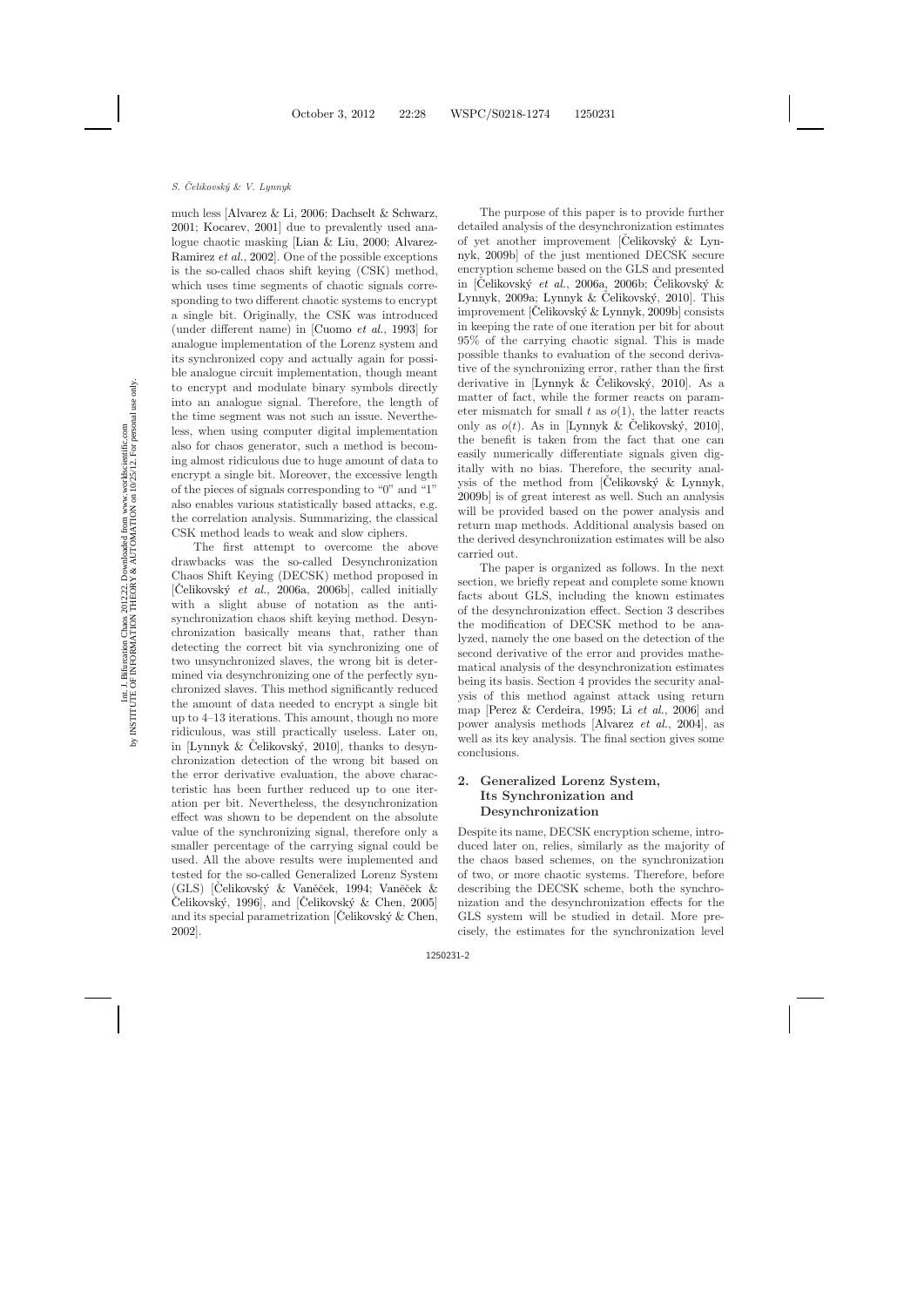of two GLSs with mismatched parameters will be estimated in this section both from the bottom and the above. First, let us recall some previous results on generalized Lorenz system classification and synchronization. Further details may be found in [Celikovský  $&$  Chen, [2005](#page-10-17)].

**Definition 2.1.** The following general nonlinear system of ordinary differential equations in  $\mathbb{R}^3$  is called a *Generalized Lorenz System* (GLS):

<span id="page-2-1"></span>
$$
\dot{x} = \begin{bmatrix} A & 0 \\ 0 & \lambda_3 \end{bmatrix} x + \begin{bmatrix} 0 \\ -x_1 x_3 \\ x_1 x_2 \end{bmatrix}, \quad A = \begin{bmatrix} a_{11} & a_{12} \\ a_{21} & a_{22} \end{bmatrix}
$$
\n(1)

where  $x = [x_1 \quad x_2 \quad x_3]^\top$ ,  $\lambda_3 \in \mathbb{R}$ , and A has eigenvalues  $\lambda_1, \lambda_2 \in \mathbb{R}$ , such that

$$
-\lambda_2 > \lambda_1 > -\lambda_3 > 0. \tag{2}
$$

<span id="page-2-6"></span><span id="page-2-0"></span>The inequality [\(2\)](#page-2-0) goes back to the well-known Shilnikov's chaos analysis near the homoclinicity and can be viewed as the necessary condition for the chaos existence, see more detailed discussion in  $[Celikovs' & Chen, 2002; Vaněček & Celikovs'k, ]$  $[Celikovs' & Chen, 2002; Vaněček & Celikovs'k, ]$  $[Celikovs' & Chen, 2002; Vaněček & Celikovs'k, ]$ [1996](#page-10-19)]. GLS is said to be *nontrivial* if it has at least one solution that goes neither to zero nor to infinity nor to a limit cycle. The following result, enabling efficient synthesis of a rich variety of chaotic behaviors [for GLS, has been obtained in \[](#page-10-18)Celikovský  $\&$ Chen, [2002](#page-10-18)]:

**Theorem 2.2.** *For the nontrivial generalized Lorenz system* (*[1](#page-2-1)*)*–*(*[2](#page-2-0)*), *there exists a nonsingular linear change of coordinates,*  $z = Tx$ , *which takes* (*[1](#page-2-1)*) *into the following generalized Lorenz canonical form*:

$$
\dot{z} = \begin{bmatrix} \lambda_1 & 0 & 0 \\ 0 & \lambda_2 & 0 \\ 0 & 0 & \lambda_3 \end{bmatrix} z + cz \begin{bmatrix} 0 & 0 & -1 \\ 0 & 0 & -1 \\ 1 & \tau & 0 \end{bmatrix} z, \quad (3)
$$

<span id="page-2-2"></span> $where z = [z_1, z_2, z_3]^\top, c = [1, -1, 0] \text{ and parameter}$  $\tau \in (-1,\infty)$ .

Actually, the parameter  $\tau$  plays an important role of single scalar bifurcation parameter, while remaining parameters only have qualitative influence, being eigenvalues of the approximate linearization of GLS at the origin. These qualitative parameters are just required to satisfy robust condition [\(2\)](#page-2-0), so that fine tuning may be done using the single scalar parameter  $\tau$  only.

Synchronization of GLS is based on yet another canonical form, the so-called **observer canonical form of GLS** provided by the following

**Theorem 2.3.** *Both nontrivial GLS* (*[1](#page-2-1)*) *and its canonical form* (*[3](#page-2-2)*) *are state equivalent to the following form*:

<span id="page-2-5"></span><span id="page-2-3"></span>
$$
\frac{d\eta}{dt} = \left[ -\eta_1 \left[ \lambda_1 \lambda_2 + (\lambda_1 - \lambda_2)\eta_3 + \frac{(\tau + 1)\eta_1^2}{2} \right] \right]
$$

$$
\lambda_3 \eta_3 + K_1(\tau)\eta_1^2
$$

$$
(4)
$$

$$
K_1(\tau) = \frac{\lambda_3(\tau + 1) - 2\tau\lambda_1 - 2\lambda_2}{2(\lambda_1 - \lambda_2)},
$$
\n<sup>(5)</sup>

where  $\eta = [\eta_1, \eta_2, \eta_3]^T$ , which is referred to in the *sequel as the observer canonical form. The corresponding smooth coordinate change and its inverse are*

$$
\eta = \left[z_1 - z_2, \lambda_1 z_2 - \lambda_2 z_1, z_3 - \frac{(\tau + 1)(z_1 - z_2)^2}{2(\lambda_1 - \lambda_2)}\right]^\top
$$
\n(6)

$$
z = \left[\frac{\lambda_1\eta_1 + \eta_2}{\lambda_1 - \lambda_2}, \frac{\lambda_2\eta_1 + \eta_2}{\lambda_1 - \lambda_2}, \eta_3 + \frac{(\tau + 1)\eta_1^2}{2(\lambda_1 - \lambda_2)}\right]^\top. \tag{7}
$$

Indeed, the above observer canonical form, when viewing  $\eta_1 = x_1 = z_1 - z_2$  as the output, is almost in the form linearizable by output injection. This leads to following observer-based synchronization of two copies of GLS.

**Theorem 2.4.** *Let* (*[2](#page-2-0)*) *hold. Consider system* (*[4](#page-2-3)*)*–*  $(5)$  $(5)$  $(5)$ , with the output  $\eta_1$  and its uniformly bounded *trajectory*  $\eta(t)$ ,  $t \geq t_0$ *. Further, consider the system having input*  $\eta_1$  *and the state*  $\hat{\eta} = (\hat{\eta}_1, \hat{\eta}_2, \hat{\eta}_3)^\top$ , *being affected by*  $(4)$  $(4)$  $(4)$ – $(5)$  $(5)$  $(5)$  *output*  $\eta_1$  *injection as follows:* 

<span id="page-2-7"></span><span id="page-2-4"></span>
$$
\frac{d\hat{\eta}}{dt} = \begin{bmatrix} l_1 & 1 & 0 \\ l_2 & 0 & 0 \\ 0 & 0 & \lambda_3 \end{bmatrix} \hat{\eta} + \begin{bmatrix} \lambda_1 + \lambda_2 - l_1 \\ -\lambda_1 \lambda_2 - l_2 \\ 0 \end{bmatrix} \eta_1
$$

$$
+ \begin{bmatrix} 0 \\ -(\lambda_1 - \lambda_2)\eta_1 \hat{\eta}_3 - \left(\frac{1}{2}\right)(\tau + 1)(\eta_1)^3 \\ K_1(\tau)(\eta_1)^2 \end{bmatrix},
$$
(8)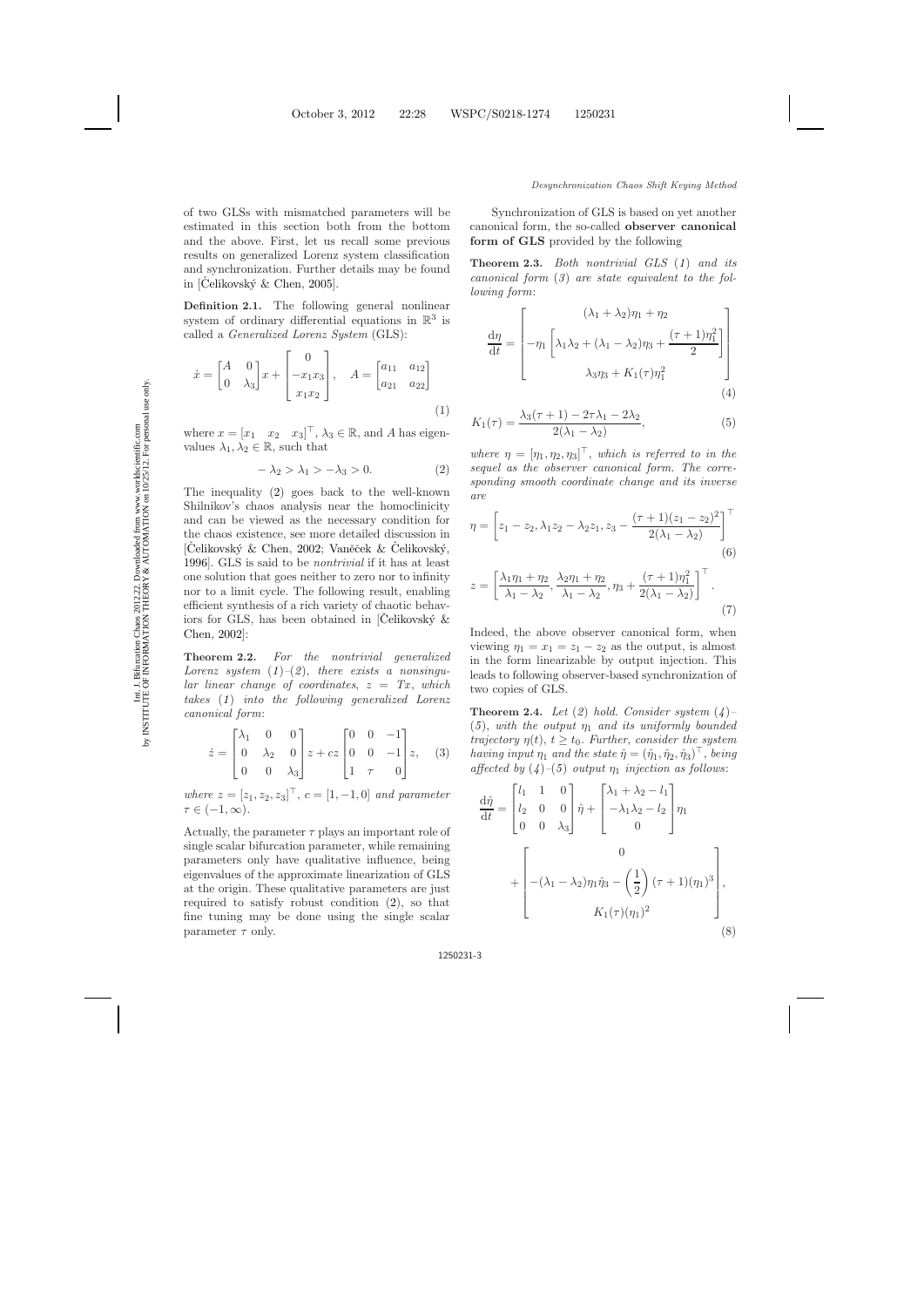#### *S. Celikovsk´ ˇ y& V. Lynnyk*

*where*  $l_{1,2} < 0$ *. Then there exist*  $C_1 \geq 1, C_2 > 0$ *such that*

$$
\|\eta(t) - \hat{\eta}(t)\| \le C_1 \exp(-C_2 t) \|\eta(0) - \hat{\eta}(0)\|,
$$

*i.e. system* (*[8](#page-2-4)*) *is a global exponential observer*  $(4)-(5)$  $(4)-(5)$  $(4)-(5)$  $(4)-(5)$  $(4)-(5)$ .

Proofs of all previous theorems may be found in [Celikovský  $\&$  Chen, [2002](#page-10-12)]. In the sequel, the system  $(4)$ – $(5)$  will be often called as the master while [\(8\)](#page-2-4) as the slave.

The following two propositions analyze the influence of mismatching the parameter  $\tau$  in the master and slave, where system  $(4)$ – $(5)$  with chaotic behavior is considered. First of them shows upper estimate, i.e. synchronization speed while the second one gives lower estimate, i.e. desynchronization speed.

<span id="page-3-3"></span><span id="page-3-1"></span>**Proposition 2.5.** *Let* (*[2](#page-2-6)*) *hold. Consider system* (*[8](#page-2-4)*) *with*  $\tau = \tau_{sl}(t)$ ,  $l_{1,2} < 0$  *and system*  $(4)$  $(4)$  $(4)$ – $(5)$  $(5)$  $(5)$  *with*  $\tau = \tau_{\text{mast}}(t)$ , where  $\tau_{sl}(t)$ ,  $\tau_m(t)$  are uniformly *bounded measurable functions. Further, suppose that for the corresponding state trajectories of* (*[8](#page-2-4)*) *and*  $(4)$  $(4)$  $(4)$ – $(5)$  $(5)$  $(5)$ , *the Euclidean norm of both*  $\eta_1(t)$  *and*  $\hat{\eta}_1(t)$  *is uniformly bounded by a constant R. Then, for sufficiently small*

$$
\overline{\Theta} := \max_{\tau \in R^+} |\tau_{\text{max}}(t) - \tau_{sl}(t)|
$$

*it holds*

$$
\overline{\lim}_{t \to \infty} \|\eta(t) - \hat{\eta}(t)\| \le C\overline{\Theta},
$$

*where*  $C > 0$  *is a suitable constant. Moreover, for all values of* l1,2, *it holds that*

$$
\frac{\mathrm{d}(\eta_3 - \hat{\eta}_3)}{\mathrm{d}t} = \lambda_3(\eta_3 - \hat{\eta}_3) + \frac{\lambda_3 - 2\lambda_1}{2(\lambda_1 - \lambda_2)}\Theta(t)\eta_1^2, \qquad (9)
$$

$$
\Theta(t) := (\tau_{\text{max}}(t) - \tau_{sl}(t)). \tag{10}
$$

The proof of this proposition and a more specific estimation of the constant C may be found in  $[Celikovský et al., 2006b].$  $[Celikovský et al., 2006b].$  $[Celikovský et al., 2006b].$ 

<span id="page-3-4"></span><span id="page-3-2"></span>**Proposition 2.6.** *Let* (*[2](#page-2-6)*) *hold. Consider system* (*[8](#page-2-4)*) *with*  $\tau = \tau_{sl}$ ,  $l_{1,2} < -1$  *and system*  $(4)$  $(4)$  $(4)$ – $(5)$  $(5)$  $(5)$  *with*  $\tau = \tau_{\text{mast}}$ , *where*  $\tau_{sl}$ ,  $\tau_m$  *are constants. Further*, *let*  *it hold for some state trajectory*  $\eta(t)=[\eta_1(t), \eta_2(t)]$  $\eta_3(t)$ <sup> $\mid$ </sup> of ([4](#page-2-5))–([5](#page-2-5))

$$
0 < E < |\eta_1(t)| < R, \quad \forall \, t \in [0, T^*],
$$
\n
$$
T^* := \min\left(\frac{E^2}{3R^2(2\lambda_1 - \lambda_3)}, \left|\frac{1}{2l_1}\right|, \left|\frac{1}{2l_2}\right|\right).
$$

*Then it holds for all*  $t \in [0, T^*]$ 

$$
|\hat{\eta_1}(t) - \eta_1(t)| \ge \frac{E^3}{12} |\Theta| t^2,
$$
  

$$
|\hat{\eta_2}(t) - \eta_2(t)| \ge \frac{E^3}{6} |\Theta| t,
$$

*where*  $\Theta := \tau_{\text{max}} - \tau_{sl}$  *and*  $\hat{\eta}(t)$  *is any trajectory of* (*[8](#page-2-4)*) *with*  $\hat{\eta}(0) = \eta(0)$ *.* 

The proof of this [proposition may be found in \[](#page-10-8)Lynnyk  $& Čelikovský, 2010$ .

# **3. Desynchronization Chaos Shift Keying Scheme Based on the Second Derivative Detection**

As already mentioned, to construct our encryption and decryption algorithms, we aim to further improve the DECSK scheme introduced in [Celikovský *et al.*, [2006a](#page-10-6), [2006b](#page-10-7)] and improved in [Lynnyk & Celikovský, [2010](#page-10-8)]. This improvement is based on the following proposition.

<span id="page-3-5"></span><span id="page-3-0"></span>**Proposition 3.1.** *Let* (*[2](#page-2-6)*) *hold. Consider system* (*[8](#page-2-4)*) *with*  $\tau = \tau_{sl}$ ,  $l_1 < l_2 \leq -1$  *and system* ([4](#page-2-5))–([5](#page-2-5)) *with*  $\tau = \tau_{\text{mast}}$ , *where*  $\tau_{sl}$ ,  $\tau_m$  *are constants. Further*, *let it hold for some state trajectory*  $\eta(t)=[\eta_1(t), \eta_2(t),$  $\eta_3(t)$ <sup> $\mid$ </sup> *of* ([4](#page-2-5))–([5](#page-2-5)) *that* 

$$
0 < E < |\eta_1(t)| < R, \quad \forall \, t \in [0, T^*],
$$
\n
$$
T^* := \min\left(\frac{1}{2\lambda_1 - \lambda_3}, \left|\frac{1}{2l_1}\right|, \left|\frac{1}{2l_2}\right|\right).
$$

*Then it holds for all*  $t \in [0, T^*]$ 

$$
|\ddot{e}_1(t)| \ge \frac{|\Theta|}{2} \Big[ E^3 - R^3 \Big[ 2(l_1^2 + l_2) t^2 + (2\lambda_1 - \lambda_3 - 4l_1) t \Big] \Big]
$$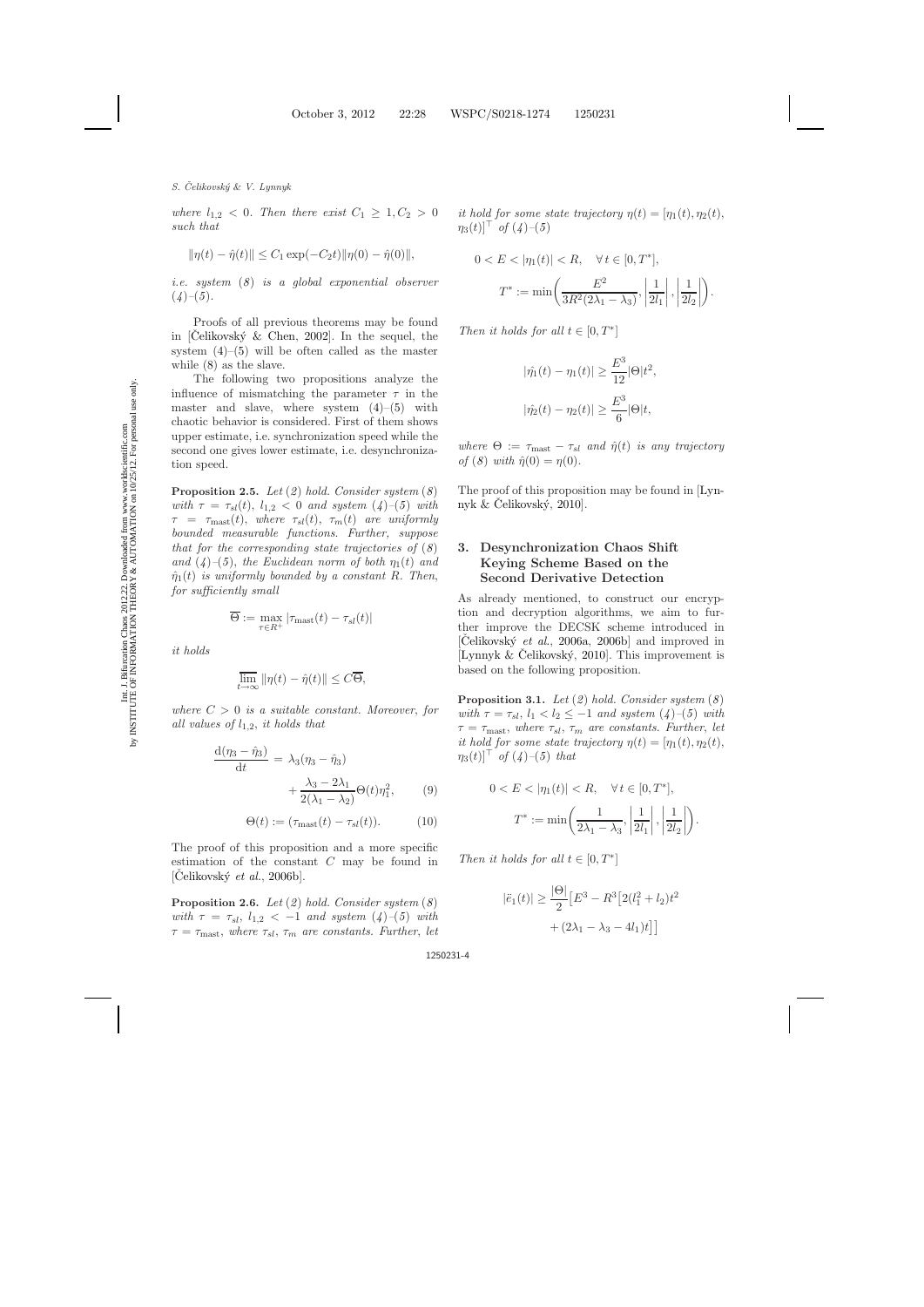*where*  $\Theta := \tau_{\text{max}} - \tau_{sl}$ ,  $e_1(t) := \hat{\eta}_1(t) - \eta_1(t)$  *and*  $\hat{\eta}(t)$  *is any trajectory of* (*[8](#page-2-7)*) *with*  $\hat{\eta}(0) = \eta(0)$ *.* 

*Proof.* Obviously, the following error dynamics holds:

$$
\dot{e} = \begin{bmatrix} l_1 & 1 & 0 \\ l_2 & 0 & (\lambda_2 - \lambda_1)\eta_1 \\ 0 & 0 & \lambda_3 \end{bmatrix} e + \begin{bmatrix} 0 \\ \frac{\Theta \eta_1^3}{2} \\ -\frac{\lambda_3 - 2\lambda_1}{2(\lambda_1 - \lambda_2)} \Theta \eta_1^2 \end{bmatrix},
$$

where  $e(t) := \hat{\eta}(t) - \eta(t)$ . Recall that by the assumption of the proposition being proved, we get  $e(0) =$  $\hat{\eta}(0) - \eta(0) = 0$ . Then

$$
e_3(t) = \frac{\lambda_3 - 2\lambda_1}{2(\lambda_1 - \lambda_2)} \Theta \int_0^t \exp(\lambda_3(t - s)) \eta_1^2(s) \mathrm{d} s,
$$

Recall, that  $\lambda_2 < 0, \lambda_3 < 0, \lambda_1 > 0$ , therefore it holds

$$
|e_3(t)| = \frac{2\lambda_1 - \lambda_3}{2(\lambda_1 - \lambda_2)} |\Theta| \int_0^t \exp(\lambda_3(t - s)) \eta_1^2(s) \mathrm{d} s,
$$

and by virtue of the assumption  $|\eta_1(t)| < R$ ,  $\forall t \in$  $[0, T^*]$ 

$$
|e_3(t)| \le \frac{2\lambda_1 - \lambda_3}{2(\lambda_1 - \lambda_2)} |\Theta| R^2 \int_0^t \exp(\lambda_3(t - s)) ds
$$
  

$$
\le \frac{2\lambda_1 - \lambda_3}{2(\lambda_1 - \lambda_2)} |\Theta| R^2 t.
$$

Further, let

$$
\tilde{A} = \begin{bmatrix} l_1 & 1 \\ l_2 & 0 \end{bmatrix},\tag{11}
$$

then

$$
\begin{bmatrix} e_1(t) \\ e_2(t) \end{bmatrix} = \int_0^t \exp(\tilde{A}(t-s)) \begin{bmatrix} 0 \\ \alpha(s) \end{bmatrix} ds, \quad \alpha(s) = (\lambda_2 - \lambda_1)\eta_1(s)e_3(s) - \frac{\Theta \eta_1^3(s)}{2},
$$

$$
|\alpha(s)| = |(\lambda_2 - \lambda_1)e_3(s) - \frac{\Theta \eta_1^2(s)}{2}| |\eta_1(s)| \le \frac{|\Theta|R^3}{2} + |(\lambda_1 - \lambda_2)e_3(s)|R \le R^3 |\Theta| \frac{1 + (2\lambda_1 - \lambda_3)s}{2},
$$
i.e.

┚

$$
|\alpha(s)| \le |\Theta|R^3, \quad \forall s \in [0, (2\lambda_1 - \lambda_3)^{-1}],
$$
  
\n
$$
e_1(t) = \int_0^t \alpha(t-s) \left[ s + \frac{l_1 s^2}{2} + \frac{(l_1^2 + l_2) s^3}{6} + \cdots \right] ds, \quad e_2(t) = \int_0^t \alpha(t-s) \left[ 1 + \frac{l_2 s^2}{2} + \frac{(l_1 l_2) s^3}{6} + \cdots \right] ds,
$$
  
\n
$$
|e_1(t)| = |\Theta|R^3 \left[ \frac{t^2}{2} + \frac{l_1 t^3}{6} + \frac{(l_1^2 + l_2) t^4}{24} + \cdots \right] ds \le \frac{1}{2} |\Theta|R^3 t^2 \left[ 1 + \frac{l_1 t}{6} + \frac{(l_1^2 + l_2) t^2}{24} + \cdots \right] \le |\Theta|R^3 t^2,
$$
  
\n
$$
|e_2(t)| = |\Theta|R^3 \left[ t + \frac{l_1 t^3}{6} + \frac{(l_1 l_2) t^4}{24} + \cdots \right] ds \le |\Theta|R^3 t \left[ 1 + \frac{l_2 t^2}{6} + \frac{(l_1 l_2) t^3}{24} + \cdots \right]
$$
  
\n
$$
\le 2 |\Theta|R^3 t, \quad t \in [0, T^*], \quad T^* := \min \left[ (2\lambda_1 - \lambda_3)^{-1}, \frac{-1}{l_1}, \frac{-1}{l_2} \right].
$$

Г

In other words, it holds

$$
|e_1(t)| \le R^3 |\Theta| t^2, \quad |e_2(t)| \le 2R^3 |\Theta| t,
$$
  

$$
\forall t \in [0, T^*].
$$

Now, using the derived upper estimates of  $|e_{1,2,3}(t)|$ and both the lower and upper estimates of  $|\eta_1(t)|$ , assumed in the proposition statement, one can finish this proof as follows

$$
= (l_1^2 + l_2)e_1 + l_1e_2
$$
  
+  $(\lambda_2 - \lambda_1)\eta_1(t)e_3(t) - \frac{\Theta \eta_1^3(t)}{2},$   

$$
|\ddot{e}_1(t)| \ge \left| \frac{\Theta \eta_1^3(t)}{2} \right| - |(l_1^2 + l_2)e_1 + l_1e_2
$$
  
+  $(\lambda_2 - \lambda_1)\eta_1(t)e_3(t)|.$ 

 $\ddot{e}_1 = l_1 \dot{e}_1 + \dot{e}_2$ 

Therefore, taking into the account all those previously derived estimates of  $e_{1,2,3}(t)$   $\forall t \in [0, T^*]$  and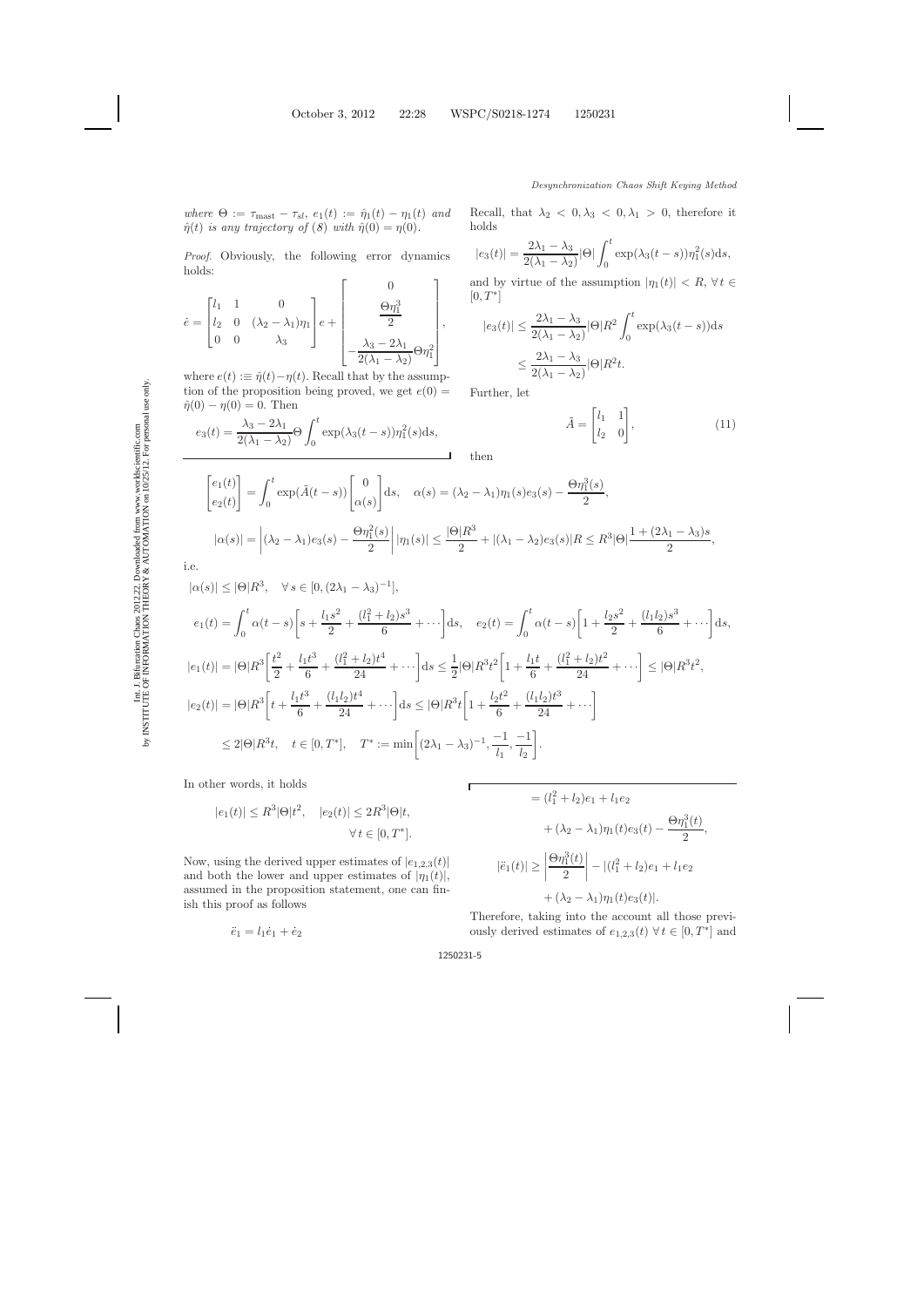

Fig. 1. DECSK digital communication system with desynchronization-error-based demodulator.

<span id="page-5-0"></span> $l_1 \leq l_2 \leq -1, -\lambda_2 > \lambda_1 > -\lambda_3 > 0$  from the proposition assumption, we get

$$
|\ddot{e}_1(t)| \ge \frac{|\Theta|E^3}{2} - (l_1^2 + l_2)R^3|\Theta|t^2 + 2l_1R^3|\Theta|t^2
$$

$$
- (\lambda_2 - \lambda_1)R\frac{2\lambda_1 - \lambda_3}{2(\lambda_1 - \lambda_2)}|\Theta|R^2t,
$$

$$
|\ddot{e}_1(t)| \ge \frac{|\Theta|}{2}[E^3 - R^3[2(l_1^2 + l_2)t^2
$$

$$
+ (2\lambda_1 - \lambda_3 - 4l_1)t]],
$$

which completes the proof.

*Remark 3.2.* Typical length of the single iteration used during desynchronization detection is 0.001. Therefore, practically, the desynchronization speed of the second derivative of the synchronizing signal error may be taken as

$$
|\ddot{e}_1(t)| \ge \frac{|\Theta|E^3}{2}.\tag{12}
$$

As a matter of fact, during this very short time interval, one can assume that  $R/E \approx 1$  (i.e. minimum and maximum values of synchronizing signal are practically the same). Therefore, the claim of the current remark follows from the fact that

$$
1 - 2(l_1^2 + l_2)t^2 - (2\lambda_1 - \lambda_3 - 4l_1)t \approx 1
$$
  
for  $t = 0.001$ .

One can therefore see that DECSK based on the second derivative detection has much better potential for the encryption. This scheme is clearly described in Fig. [1.](#page-5-0)

**On the transmitter side**, there is the signal generator being the GLS  $(4)$ – $(5)$  depending on crucial bifurcation parameter  $\tau$  [Celikovský & Chen, [2002;](#page-10-12) Čelikovský & Vaněček[,](#page-10-10) [1994;](#page-10-9) Vaněček & Celikovský, 1996. To encrypt digital information, one chooses "for a while"  $\tau = \tau_0$  for bit "0" while for the bit "1" one chooses  $\tau = \tau_1$ , where  $\tau_0$ ,  $\tau_1$  are suitably selected GLS bifurcation parameters from its known chaotic range, cf. [Celikovský  $&$  Chen, [2002](#page-10-12); Čelikovský & Vaněček, [1994](#page-10-9); Vaněček & Čelikovský, [1996;](#page-10-10) Celikovský  $\&$  Chen, [2005\]](#page-10-11). Then, only the first component of a chaotic signal  $\eta_1 = x_1 = z_1 - z_2$ will be transmitted through the communication channel.

**On the receiver side**, signal  $\eta_1 = x_1 = z_1 - z_2$ is fed into two synchronized copies of GLS (the socalled slaves), the first one, with parameter  $\tau_0$ , while the second one with parameter  $\tau_1$ . Now, the crucial idea of **desynchronization** based decryption uses the fact that both slaves are kept synchronized to the numerically best possible level (the so-called **numerical zero**, in most simulations<sup>[1](#page-5-1)</sup> equal to 10−4). Therefore, one can detect almost immediately "the wrong" slave due to the fact that it produces fast increasing error of its first component compared to the slowly varying error in "the correct" slave. In such a way, the bit value is decrypted, moreover, the state value of the "wrong" slave is overwritten by the value from the "correct" slave, so that prior to receiving the next piece of cipher text (i.e. the synchronizing signal  $\eta_1(t)$ ) both slaves are again synchronized to the same best possible level of the "numerical zero" 10−4.

This idea was developed in [Celikovský *et al.*, [2006b](#page-10-7), [2006a\]](#page-10-6) by comparing error values  $e_1(t)$  =  $\eta_1 - \hat{\eta}_1$  in both slaves. The drawback was need for more iterations to wait for sufficiently safe large

<span id="page-5-1"></span><sup>1</sup>MATLAB-SIMULINK ode4 Runge–Kutta procedure with a fixed step size 0.001 is being used throughout the paper.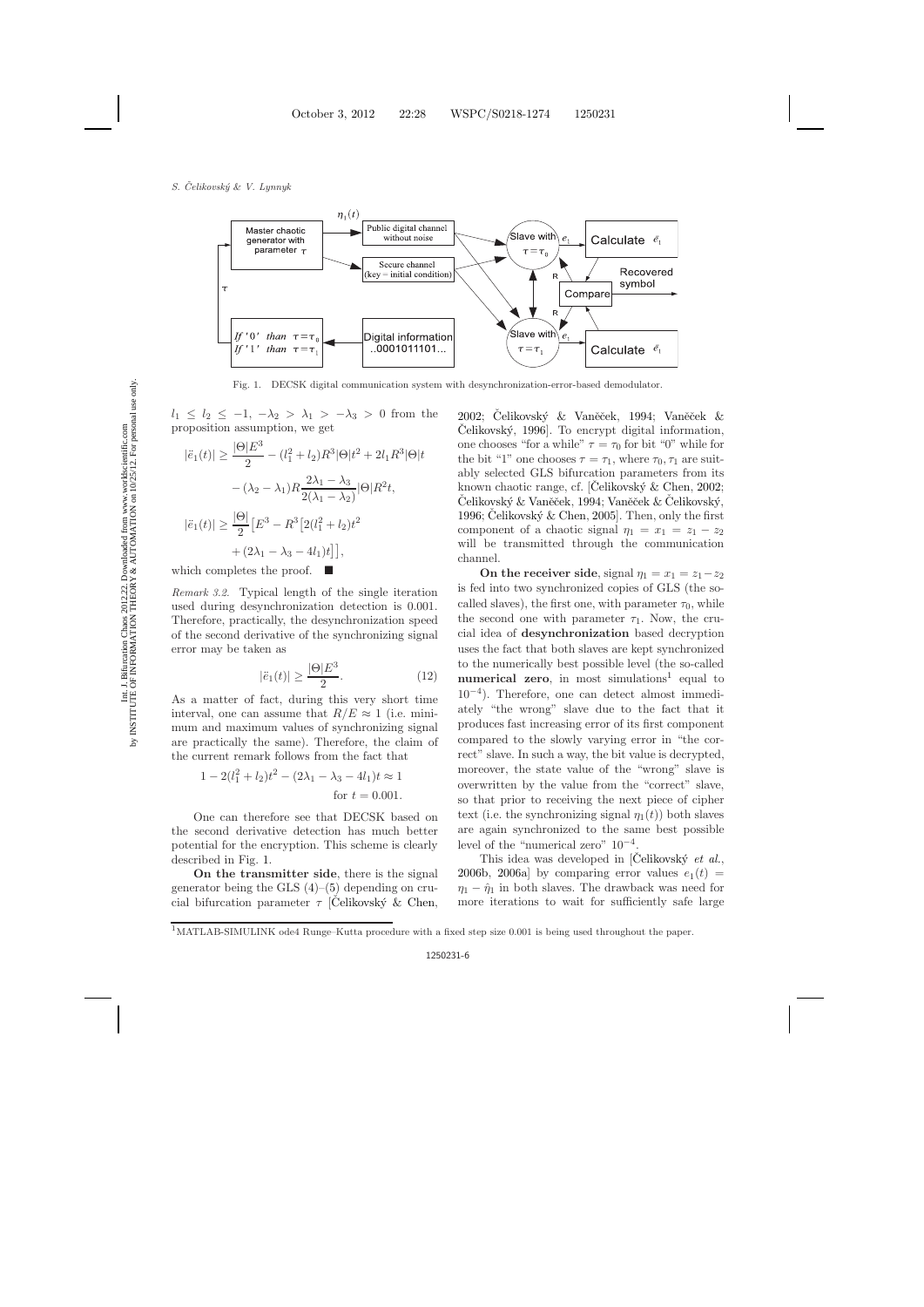Table 1. Here,  $P(E) = \frac{\text{meas}(A(E))}{T_{\text{max}}} \cdot 100$ , where  $A(E) = \{t \in [0, T_{\text{max}}] : |\eta_1(t)| \ge E\}$  and  $T_{\text{max}}$  is maximal time available during simulation.

| E    |  |  |  |  |  | $4.0$ $3.0$ $2.0$ $1.5$ $1$ $0.8$ $0.6$ $0.5$ $0.4$ $0.3$ $0.25$ $0.1$  |  |
|------|--|--|--|--|--|-------------------------------------------------------------------------|--|
| P(E) |  |  |  |  |  | 19.92 28.14 38.18 47.51 64.76 71.45 78.32 81.25 84.44 87.44 89.08 95.07 |  |

error. Typically, (∼4–13) iterations were needed, moreover, only a small percentage of signal carrier could be used. Later on, in [Lynnyk  $&$  Celikovský, [2010](#page-10-20)], the method was improved by considering the second component detection.

The current method uses Proposition [3.1](#page-3-0) and computes numerically the second derivative  $\ddot{e}_1$  in both slaves. As expected by Proposition [3.1](#page-3-0) and confirmed by the simulations presented in detail later on, it is possible to detect the wrong slave immediately for the higher percentage of synchronizing signal — being, in fact, the cipher text carrier.

As a matter of fact, as shown by all Propositions [2.5,](#page-3-1) [2.6,](#page-3-2) [3.1,](#page-3-0) for the fixed parameter mismatch  $\Theta = |\tau_{\text{max}} - \tau_{sl}|$  the desynchronization effect crucially depends on the absolute value of the synchronizing signal  $\eta_1$ , namely, on  $E^3$ , where E is minimal value of  $\eta_1(t)$  over the time interval where desynchronization is to be detected. This crucial value has been experimentally analyzed thoroughly and their percentual summary is given in Table 1.

To demonstrate a huge progress made by the current approach, consider Table 1. DECSK method of [Celikovský *et al.*, [2006a](#page-10-21), [2006b](#page-10-22)] needed  $E \geq 4$  to detect binary signals after 13 iterations (i.e.  $\approx 20\%$  of signal carrier could be used). DECSK presented in [Lynnyk  $&$  Celikovský, [2010](#page-10-20)]

1.5

2

requires single iteration provided  $E \geq 2$ . The current method requires single iteration for  $E \geq 0.33$ (i.e. for 86.44% of signal carrier), and two iterations for  $E \geq 0.1$  (95.07%). Summarizing, the current method can encrypt/decrypt efficiently 920 bits/1000 iterations, comparing to just 15 bits/1000  $\alpha$  itera[tions for the very first method in \[](#page-10-21)Celikovský] *et al.*, [2006a](#page-10-21), [2006b](#page-10-22)] and 370 bits/1000 iterations for the method in [Lynnyk  $& Čelikovský, 2010$  $& Čelikovský, 2010$ ].

Example of the application of the current DECSK method is shown in Fig. [2.](#page-6-0) It shows an example of a transmitted baseband signal for the message "0001011101" encoded by means of two different, but close to each other chaotic GLS generators with different parameters  $\tau_0 = 0.1$  and  $\tau_1 = 0.2$ . Only the ciphertext is available to potential intruder with no clue of encrypted signal. This ciphertext is the synchronizing signal sent by either GLS with  $\tau_0 = 0.1$  or  $\tau_1 = 0.2$ , depending on an encrypted value of the current bit. For easy mutual comparison of all scopes in Fig. [2,](#page-6-0) their time axes are identical and indicates number of iterations, not a real time. Here, one can clearly see the influence of parameter mismatch on the second derivative (see the second graph from the bottom), easily detectable even by single iteration, while comparison of the errors only (see the middle graph) by no means may detect the correct value.



<span id="page-6-0"></span>Fig. 2. Time histories related with the encryption and decryption of the plaintext "0001011101" using DECSK method. From up to down: plaintext time signal; ciphertext;  $e_1(t)$ ;  $\ddot{e_1}(t)$  and the reconstructed plaintext.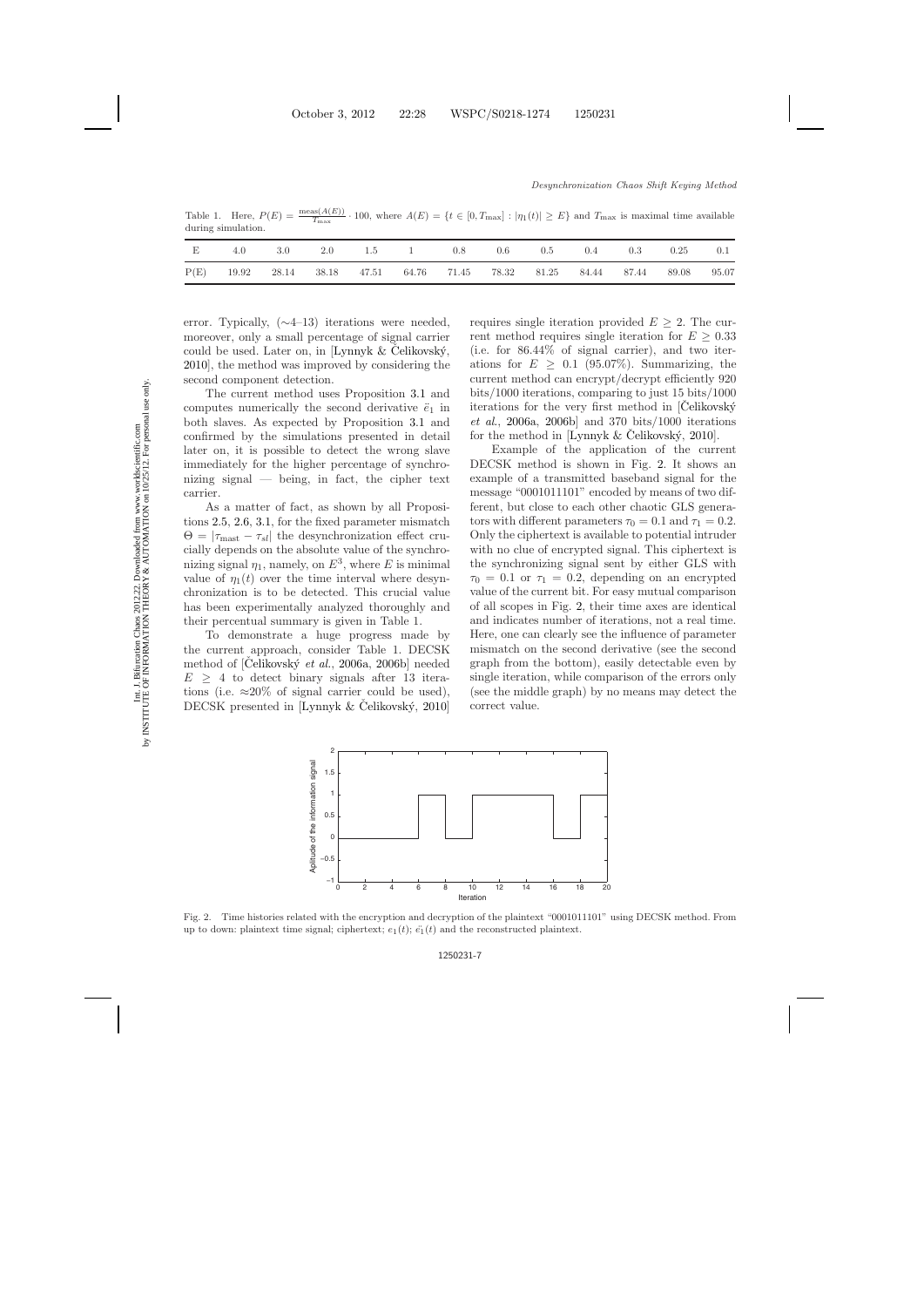

Fig. 2. (*Continued*)

Finally, notice that previously presented Chaos Shift [Keying method](#page-10-24) [\[Parlitz](#page-10-23) *et al.*, [1992](#page-10-23); Dedieu *et al.*, [1993](#page-10-24)] typically needs up to a second piece of synchronizing signal to encrypt and decrypt a single bit which corresponds usually to thousands of real numbers (iterations). So, the message expansion and speed of encryption–decryption for CSK method are simply unrealistic. For our DECSK,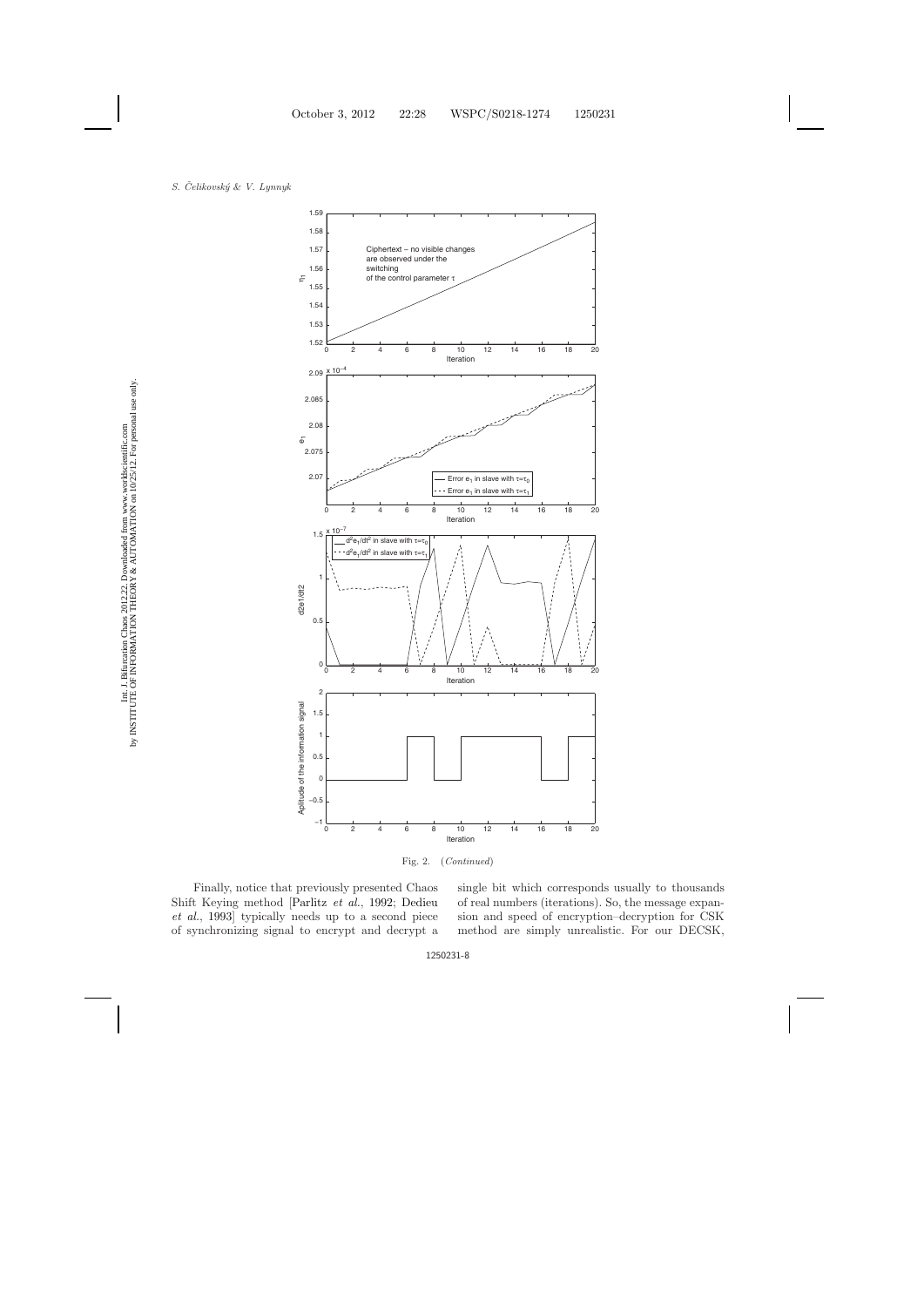the message expansion is still much bigger than in methods based on discrete time chaos, nevertheless, it is becoming realistic and might be justified if it provides some extra security.

## **4. Security Analysis of DECSK Method**

## **4.1.** *Power analysis attack*

First, to investigate the security of the DECSK scheme, the famous power analysis attack proposed in [\[Alvarez](#page-9-2) *et al.*, [2004](#page-9-2)] is considered. The procedure to analyze the ciphertext of chaos-based security communication scheme proposed there is as follows. Figure [3](#page-8-0) plots the result of power analysis attack against DECSK scheme. This attack at first computes the square of the ciphertext signal (the transmitted signal)  $\eta_1$ . Next, this signal  $\eta_1^2$  is filtered by a low-pass filter, and then the plaintext is recovered using a binary quantizer. Figure [3](#page-8-0) plots the result of the power analysis attack for DECSK scheme. From Fig. 3(c) it is obvious that the intruder cannot recover the binary sequence as the signal energy is not changed depending on "0" or "1" being encrypted. Actually, signal in Fig. [3](#page-8-0) represents about 12 000 bits (one bit per iteration), and change of energy is affected only globally, by carrying signal time change, not by bits being encrypted.

### **4.2.** *Return map attack*

As described in [\[Perez & Cerdeira](#page-10-25), [1995](#page-10-25)], a small change of the parameters of the transmitter affects the attractor of the chaotic system. Assuming that  $X_n$  and  $Y_n$  are the nth maxima and n-minima of the transmitted signal, respectively, define the following modified return maps by  $A_n = \frac{X_n + Y_n}{2}$ , and  $B_n = X_n - Y_n$ . In Fig. [4,](#page-9-3) the plot of the return map limit attractor shows that there are no clear attractor clusters corresponding to different values of parameter  $\tau$ . Again, the reasons are expectable by the fact that values of  $\tau_0$  and  $\tau_1$  are close to each other and that changes are made usually each iteration, so that there is actually no two separate attractors. Therefore, the intruder cannot decrypt the plaintext by return map analysis.

### **4.3.** *Key analysis*

The above described decryption scheme in the DECSK method requires initial synchronization of



<span id="page-8-0"></span>Fig. 3. Time histories related with the decryption of the plaintext "0011011100010001110001101100" repeated 400 times using power analysis attack. From up to down: (a) the ciphertext,  $\eta_1$ ; (b) squared ciphertext signal,  $\eta_1^2$ ; (c) low pass filtered squared ciphertext signal.

the master on the transmitter side and both slaves on the receiver side, up to the best available numerical precision, called in the sequel as the "numerical zero". Therefore, the initial condition is the immediate candidate for the secret key. As our "numerical zero" is  $10^{-4}$ , this key space is naturally discretized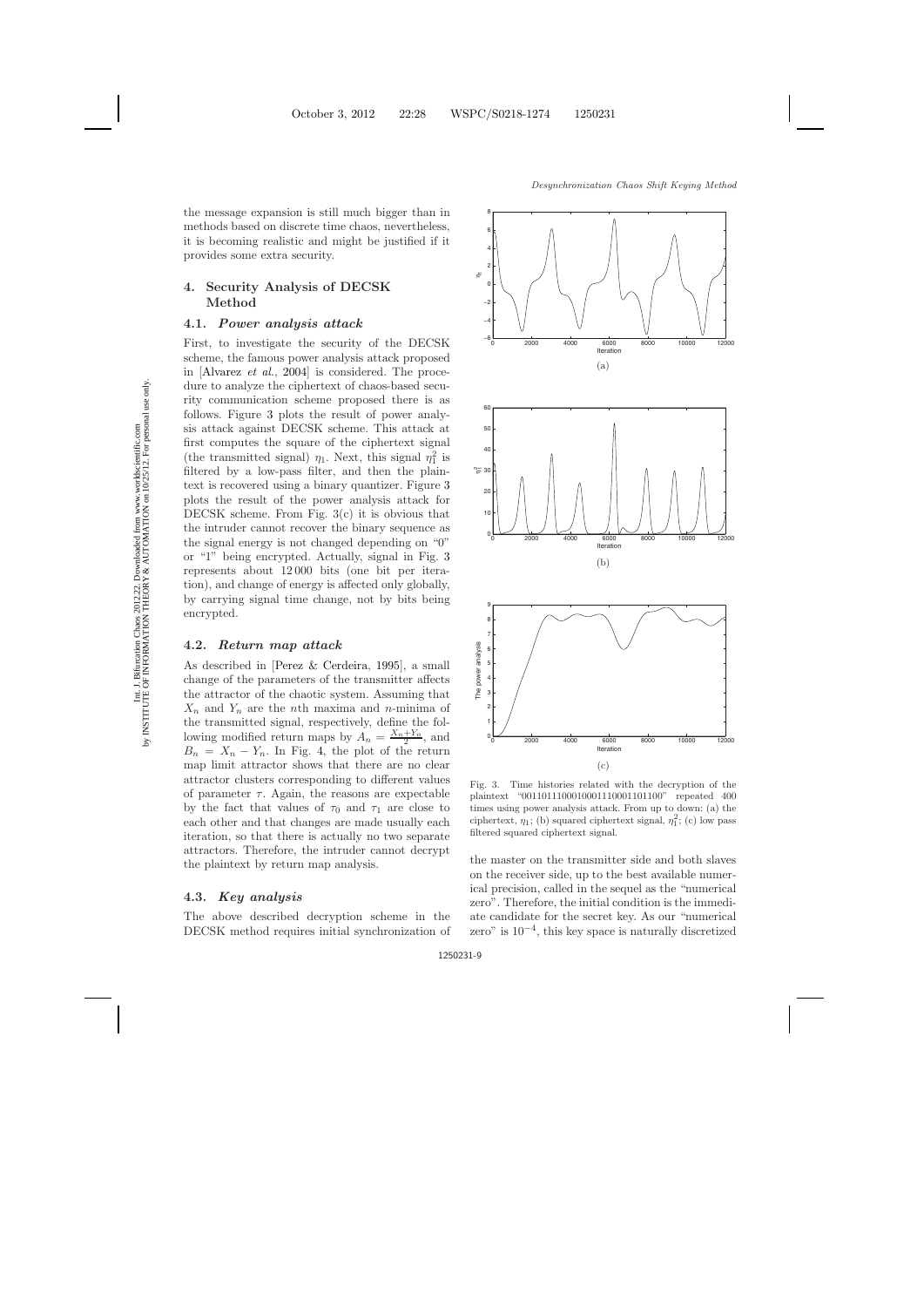

Fig. 4. Return map analysis of DECSK scheme.

<span id="page-9-3"></span>in the sense that two initial conditions closer to each other than numerical zero should be represented by the same key. Assuming the size of the initial conditions interval of  $\eta_3(t)$  being 10 gives  $10^5$  different keys, as only the third component  $\eta_3(t)$  is unknown, while the first one  $\eta_1(t)$  is transmitted through the public channel and the second one  $\eta_2(t)$  is easily obtained from the first component  $\eta_1(t)$  using the first equation in [\(4\)](#page-2-5).

To analyze the security of the key based on the initial condition, assume for simplicity at first that both  $\tau_0$  and  $\tau_1$  are publicly known. Proposition [2.5](#page-3-3) implies that at least ten thousands of iterations of the correct signal are needed to synchronize the slaves if the initial conditions of the master are unknown. Therefore, the initial condition key can be broken only in three ways:

- Attack based on the **known** plaintext and the corresponding ciphertext, but both should be at least as of 10 000 bits. Moreover, such a knowledge should be used only for the attack to decrypt some unknown ciphertext **following right after** the above known sequence of both plaintext and the corresponding ciphertext.
- Trying  $2^{10\,000}$  possible combinations of all 10000 bits long plaintexts and comparing them with ciphertext at hand.
- $\bullet\,$  Trying all possible keys  $10^5$  initial conditions.

Furthermore, the parameters  $\tau_0$ ,  $\tau_1$  can be considered as an additional source for the secret keys. In this case, the current method presents important improvement due to the fact that changes of the parameter may occur during a single iteration. Therefore, one cannot see any clue of changing parameter when analyzing signal  $\eta_1$ . Nevertheless, the difference  $|\tau_0 - \tau_1|$  cannot be arbitrarily small, as the desynchronization effect depends on this difference as well, see Propositions [2.5,](#page-3-3) [2.6,](#page-3-4) [3.1.](#page-3-5) Still, this difference was experimentally shown to be possible up to  $10^{-3}$ . Therefore, there are  $10^6$  possibilities, if values  $\tau \in [-0.5, 0.5]$  are considered. As a matter of fact, chaotic range for  $\tau$  is even broader that the previous interval, see [Celikovský, [2004](#page-10-26)]. Finally, notice that secret key based on parameter  $\tau$  is equally resistant even in the case of the known plaintext and the corresponding sequence of ciphertext. In all kinds of attacks, one has to check all 10<sup>6</sup> possibilities of pairs  $\tau_0, \tau_1$  and one needs to know the initial condition, treated before.

Therefore, combining both the initial condition and parameter  $\tau$ , one has up to  $10^{11}$  possibilities for the secret key. When checking all possibilities for the secret key trying to perform the brute force attack, one has to take into the account that the amount of computing efforts to be done for each key choice is far from being negligible. Basically, one needs to evaluate error in both slaves during several iterations and compute its second derivative to see if it stays significantly smaller in one of the slaves than in the other. This leads to a conclusion that brute force attack is unrealistic as well.

Here, an independent use of the  $\tau$  based key and the initial condition  $\eta_3(0)$  based key is guaranteed by the estimates in Proposition [3.1.](#page-3-5) Indeed,  $\tau$  mismatch level  $\Theta$  and initial error  $e_3(0)$  influence are mixed on the right-hand side, and nonzero value of any of them spoils a possible detection.

## **5. Conclusion**

Desynchronization estimates for yet another modification of the DECSK scheme has been derived and further security analysis provided. This method is based on the evaluation of the second derivative of the error, which is numerically possible for digital implementations where no noise is present. The security has been analyzed using return map and power analysis method, moreover, desynchronization estimates has been used for the security analysis of possible secret keys.

## <span id="page-9-0"></span>**References**

<span id="page-9-2"></span><span id="page-9-1"></span>Alvarez, G., Montoya, F., Romera, M. & Pastor, G. [2004] "Breaking parameter modulated chaotic secure